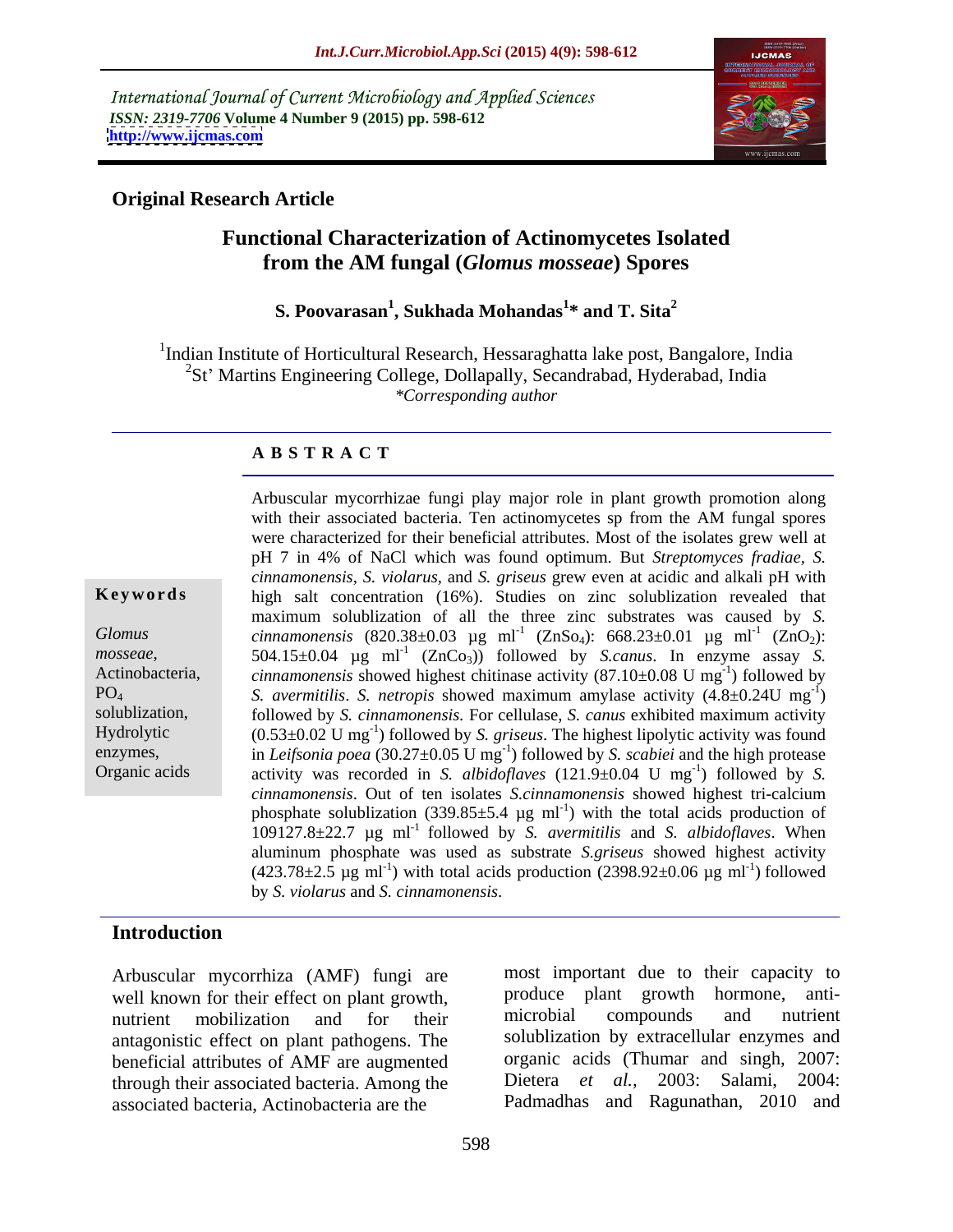the growth and production of important colonization (El-Tarabily KA, 2003:Cherry related compounds are produced by ability of actinobacteria from the AM fungal

They are studied for their production of  $\alpha$ amylase enzyme (Kafilzadeh *et al.,* 2012: Selvam. *et al.,* 2012) with thermo-stability (kar *et al.,* 2010: Burhan *et al.,* 2003). AM fungi colonizing actinobacteria aid in **Isolation of arbuscular mycorrhizae and**  softening the cell wall of plant roots through its associated actinobacteria their cellulase production there by facilitating the fungal hypal penetration and The dominant AM fungal spores were

Beneficial bacterial proteolytic enzymes play an important role in plant disease management (Illakiam *et al.,* 2013). Among the beneficial bacteria streptomyces sp are noteworthy for protease enzyme production<br>(Deepthi et al. 2012: Al-Askar and Rashad. (Deepthi et al, 2012: Al-Askar and Rashad, sub cultured. The molecular identity of the 2015) and broad spectrum antimicrobial actinomycetes was done by using rPoB activity against soil pathogens (Kieser *et al.*,  $\qquad \qquad$  (RNA polymerase  $\beta$ -sub unit gene) primer 2000: Shahidi *et al.,* 2004: Oskay, 2009: Kaur *et al.,* 2013). In soil, phosphate is the were further purified on the Ken Knight agar second major nutrient for plants after the nitrogen, but being in insoluble form they

Santos *et al.*, 2012). The growth conditions are not absorbed by plants. The solublization like optimum pH and salinity may influence of phosphate in soil in order to enable plants secondary metabolites (Naik et al, 1982: soil microbial communities which have the Shesadhri et al, 2000) from microbes. potential to solubilize the bound phosphate Extracellular enzymes and organic acids by producing of organic acids, but the from the soil microbes play major role in capacity to produce organic acids may differ solublizing soil bound nutrients to facilitate from microbes to microbes. Actinobacteria plant growth (Oyeleke *et al.,* 2010 & are well documented for their ability to Kafilzadeh *et al.,* 2012), improve of plant solubilize phosphate (Balakrishna, *et al.,* defense mechanism and support AM fungal 2012: Kaviyarasi, et al., 2011: Dastager and *et al.,* 2004: Yassien and Astuur, 2011:Jang organic acid production by actinobacteria to and Chen, 2003:Haki and Rakshit, 2003). Solubilize phosphate is scanty. Therefore the Around 90% of Chitinase enzymes and their present study was designed to study the actinobacteria (Mukherjee G and Sen SK, spores to solubilize the phosphate, zinc and 2004) against pathogenic fungi and insects. to produce hydrolytic enzymes and organic to absorb them is important. There are many 2012: Kaviyarasi, *et al.,* 2011: Dastager and Damare, 2013) but the information on solubilize phosphate is scanty. Therefore the present study was designed to study the ability of actinobacteria from the AM fungal acids by using different substrates at optimum growth conditions.

## **Materials and Methods**

# **its associated actinobacteria**

help in colonization (Arunachalam *et al.,* isolated from the guava rhizosphere soil 2010). Major *streptomyces* sp are the great following Sukhada et al (2013) by using wet producers of lipase enzyme which use to sieving and decantation method (Gerdemann synthesize organic chemicals (Hassan *et al.*, and Nicolson, 1963). The molecular identity 2006: Luthara and Dubey, 2012) at large of the spores was confirmed by using ITS 1 scale.  $\&$  4 primers. The identified spores were The dominant AM fungal spores were further surface sterilized (Tommerup and Kidby, 1980) and the crude extract of the spore was plated on nutrient agar media to isolate its associated bacteria.

> Ten actinobacteria were isolated and further (Kim *et al.,* 2003).The identified colonies media for the characterization studies.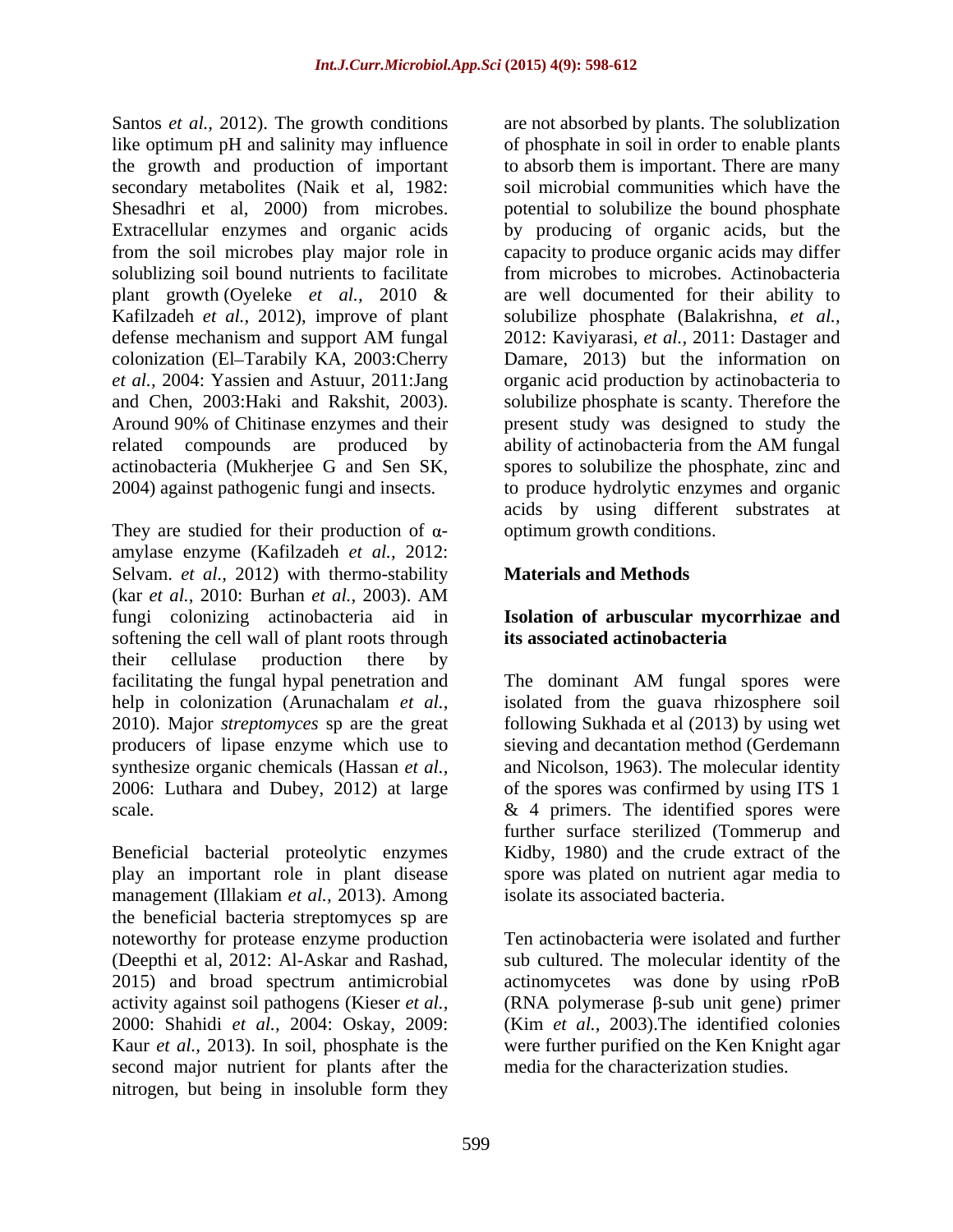## **Growth tolerance of actinobacteria at different pH and NaCl concentration**

solublization the media contained Glucose- for the organic acids were purchased from Chandramohan, 1971) and for zinc solublization the media contained glucose  $-1.0$ g, NH<sub>4</sub>SO<sub>4</sub>. 0.01g, Kcl-0.02g, KH<sub>2</sub>PO<sub>4</sub> Production and quantification of 0.01g,  $MgSO_4-0.02g$ ,  $ZnSO_4/ZnO_2/ZnCO_3$ and 1.0g, Agar-2.0 at pH 7.0 (Saravanan *et* 

solubilized tri-calcium phosphate and Zinc from the culture supernatant were quantified cellulase production. media (100ml) Spectrophotometer (AAS) (Murphy & riley

## **Quantification of organic acids production by actinobacteria**

The Ken Knight medium (Dextrose- 0.1g, For the quantification of organic acids, 100  $KH_2PO_4-0.11g$ ,  $NaNO_3-0.01g$ ,  $NaCl-4-16g$ , and of broth containing 10 g glucose, 1g of  $MgSo_4-0.01g$ , pH-5-10, Agar-2.0g) was  $Ca_3(PO_4)$   $_2/AlPO_4-0.5g$ ,  $MgCl_2.6H_2O-0.5g$ , prepared in two sets and the pH of one set  $MgSO_4$   $-7H_2O-0.025g$ , KCl-0.02g and was maintained in the range of 5-10 to check  $(NH_4)_2SO_4-0.01g$  was prepared and 1ml (10<sup>8</sup> acidic and alkali nature of the isolates. cfu/ml) each of individual isolate was Another set with the different NaCl inoculated into the media and incubated at concentration (4-16 %) was used to check  $30^{\circ}$ C for 7days in shacking incubator at the saline tolerance of the isolates. A loop 60rpm along with control broth. After seven full of each purified actinobacteria was days incubation the culture was centrifuged streaked on both the media and incubated at at 10000 rpm for 10 minutes at room  $28 \pm 2^0$ C for 7 days. temperature and the supernatant was **Phosphate and Zinc solublization by** indicated the acidic nature of supernatant. **actinobacteria action** Further the supernatant was filtered through The capacity of actinobacteria to solubilize different organic acids produced were phosphate and zinc was tested by using the analyzed using HPLC (Model: Prominence, following media. For phosphate Shimadzu, Japan). The reference standards 1.0g, Ca3PO4-0.5g, (NH4) SO4-0.05g, Kcl- the SIGMA (Sigma-Aldrich, USA) with the 0.02g, MgSO4-0.01g, yeast extract- 98% of purity for the detection and 0.05g,and Agar-2.0g at pH-7 (Ayyaku and quantification of organic acid form the collected. The drop in pH from 7 indirectly 0.25µM filters (Pall Bioscience, USA) and for the organic acids were purchased from samples.

## **Production and quantification of Hydrolytic enzymes from actinobacteria**

*al.,* 2003). All the isolates were tested for their ability One ml of each isolates at  $10^8$  cfu ml<sup>-1</sup> was Cellulase, Amylase, Protease, and Lipase) inoculated in broth (100ml) and incubated at by using specific media with respective  $30^0$ C for 7 days at 60rpm and the media substrates. For Chitinase production the without inoculation was used as control. media  $(100ml)$  contained  $(NH<sub>4</sub>)<sub>2</sub>SO<sub>4</sub>-0.1g$ , After incubation, cultures were centrifuged  $KH_2PO_40.02g$ ,  $K_2PO_4-0.16g$ ,  $MgSO_4.7H_2O$ , at 10000rpm for 10mts and the supernatant  $0.001g$ , CaCl<sub>2</sub>.2H<sub>2</sub>o-0.002g, colloidal chitinwas taken for the further assay. The 1.2%, pH-7.0: agar-2.0g (Skujins *et al.,* through Atomic Absorption contained KH<sub>2</sub>PO<sub>4</sub>-0.05g, MgSO<sub>4</sub>-0.025g, 1962: Saravanan *et al.,* 2003). pH-7: Agar-2.0g (Ariffin *et al.,* 2006) was to produce hydrolytic enzymes (Chitinase, substrates. For Chitinase production the 1965: Hoster *et al.* 2005). For testing cellulase production, media (100ml) CMC-0.2g, Congo red- 0.02g, Gelatin-0.2g, used. For testing amylase production, media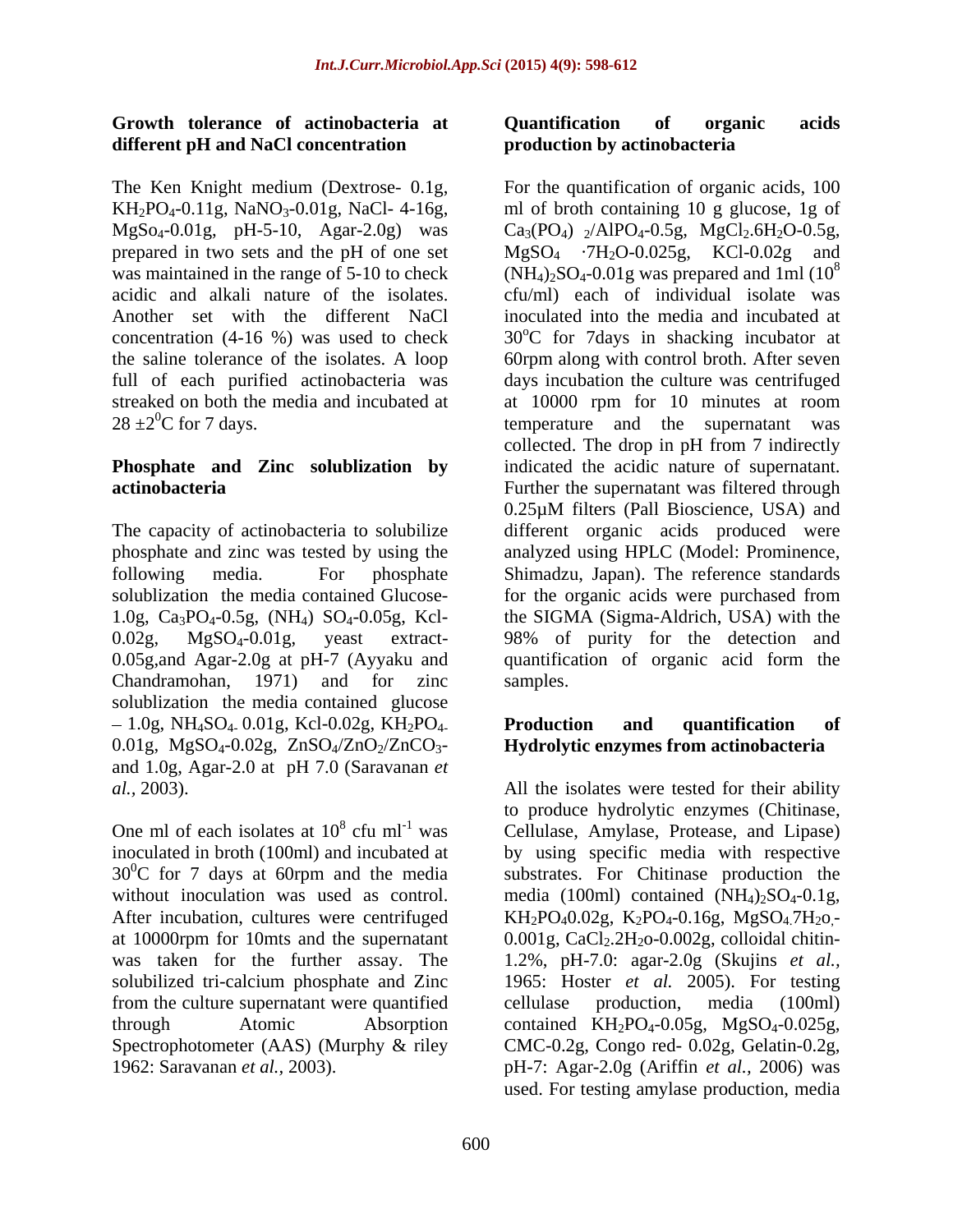(100ml) contained yeast extract-0.05g,  $(NH_4)_2SO_4$ -0.1g,  $MgSO_4$ -7 $H_2$ o-0.03g, **different pH and NaCl concentration**  $KH<sub>2</sub>PO<sub>4</sub>-0.136g$ , soluble starch-2%, pH-7: media (100ml) containing, Casein -0.5g, 0.2g, NaCl 0.2g, pH-7.0, Agar-2.0g (Berg *et*  cultures were inoculated in media (100ml) 1.0g, dextrose-0.4g, olive oil-1ml, pH-7, Agar-2.0g for (Kouker and Jaeger, 1987). S.violarus and S. griseus at 16% of NaCl For the enzyme specific activity, 1ml of (Table 2). each isolates were inoculated in 100ml of the respective broths and incubated at  $28 \pm 2^{\circ}$  **Phosphate** and **Zinc** solublization by C at 60rpm for 7 days. After incubation period all the broths broth was centrifuged individually at 10000 rpm for 10mins at Phosphate and Zinc solublization by the room temperature. All the supernatants were actinomycetes in the liquid media was filtered through 0.45µM filters and tested for evident from the significant pH drop from their specific activity (Chitinase- Boller and the initial pH 7.0. After incubation the total Mauch, 1998: Cellulase- Breuil and Saddler, amount of solubilized phosphate was around 1985: Amylase- Rick and Stegbauer, 1974:  $64.88 \pm 0.1 - 369.83 \pm 5.4 \text{ µg} \text{ ml}^{-1}$  followed by Protease- Tsuchida et al, 1986: Lipase-  $ZnSO_4$  (540.13±0.10-942.25±0.04 µg ml<sup>-1</sup>), Wantanabe et al, 1977).  $ZnO_2 (51.17 \pm 0.02 - 750.21 \pm 0.00 \mu g m l^{-1})$  and

## **Statistical analysis**

act12- *S.gresius,* act11- *S.violarus* and act13- *S.albidoflaves* and purified on the selective media for further studies.

## **Growth tolerance of actinobacteria at**

Agar-2.0g (Smibert & Krieg 1994). Protease The growth tolerance was observed from the enzyme production was quantified by using third day of inoculation on both types (NaCl yeast extract-0.25g, Dextrose-0.1g,  $KNO_3$  indicates the acidic and alkali nature of the *al.,* 2005). For the lipase production the *L.poea, S.canus, S.violarus* and *S.griseus*  containing yeast extracts-0.4g, malt extract- ten isolates high saline tolerance was and pH) of media. Growth at pH 5-10 isolates. Compared with other isolates were grown well at pH 5-9 (Table 1). Out of observed in *S.fradiae, S.cinnamonensis, S.violarus* and *S.griseus* at 16% of NaCl (Table 2).

## **actinobacteria**

followed by ), ) and  $ZnCO_3$  (65.23±0.02-504.15±0.04 µg ml<sup>-1</sup>). ).

The data were analyzed using Web Agri Stat observed in *S.* cinnamonensis (369.85±5.4 Package version WASP1.0 and Graph pad  $\mu$ g ml<sup>-1</sup>) with the pH of 3.5 followed by prism 6.  $S. *avermitilis*$  (162.74±1.2 µg ml<sup>-1</sup>) at pH 4.5. **Results and Discussion**  $(942.25 \pm 0.04 \mu g \text{ ml}^{-1})$  solublization with pH **Isolation of arbuscular mycorrhizae and**  $(875.23 \pm 0.03 \text{ µg ml}^{-1})$  and *S.cinnamonensis* **its associated actinobacteria.** (820.38 $\pm$ 0.03  $\mu$ g ml<sup>-1</sup>) with the pH 3.5. The major microbes associated with *Glomus* by *S.albidoflaves* (750.21±0.00 μg ml<sup>-1</sup>) and *spores* were identified as act1-*Streptomyces S.cinnamonensis* (668.23±0.01 µg ml-1 *fradiae,* act 2- *S.avermitilis,* act3- pH 3.5. In ZnCO3 media *S.cinnamonensis S.cinnamonensis,* act4- *Leifsonia poea,* act5- showed maximum activity (504.15±0.04 µg *S.canus,* act6-*S.netropis,* act7-*S.scabiei,* ml-1 ) followed by *S.canus* (446.25±0.04 µg The maximum phosphate solublization was ) at pH 4.5. *L.poea showed* maximum ZnSO4 ) solublization with pH drop 3.0 followed by *S.violarus* ) with the pH 3.5.  $ZnO<sub>2</sub>$  was solubilized to the maximum extent ) and ) at  $ml^{-1}$ ) with the pH of 4-4.5 (Table 3).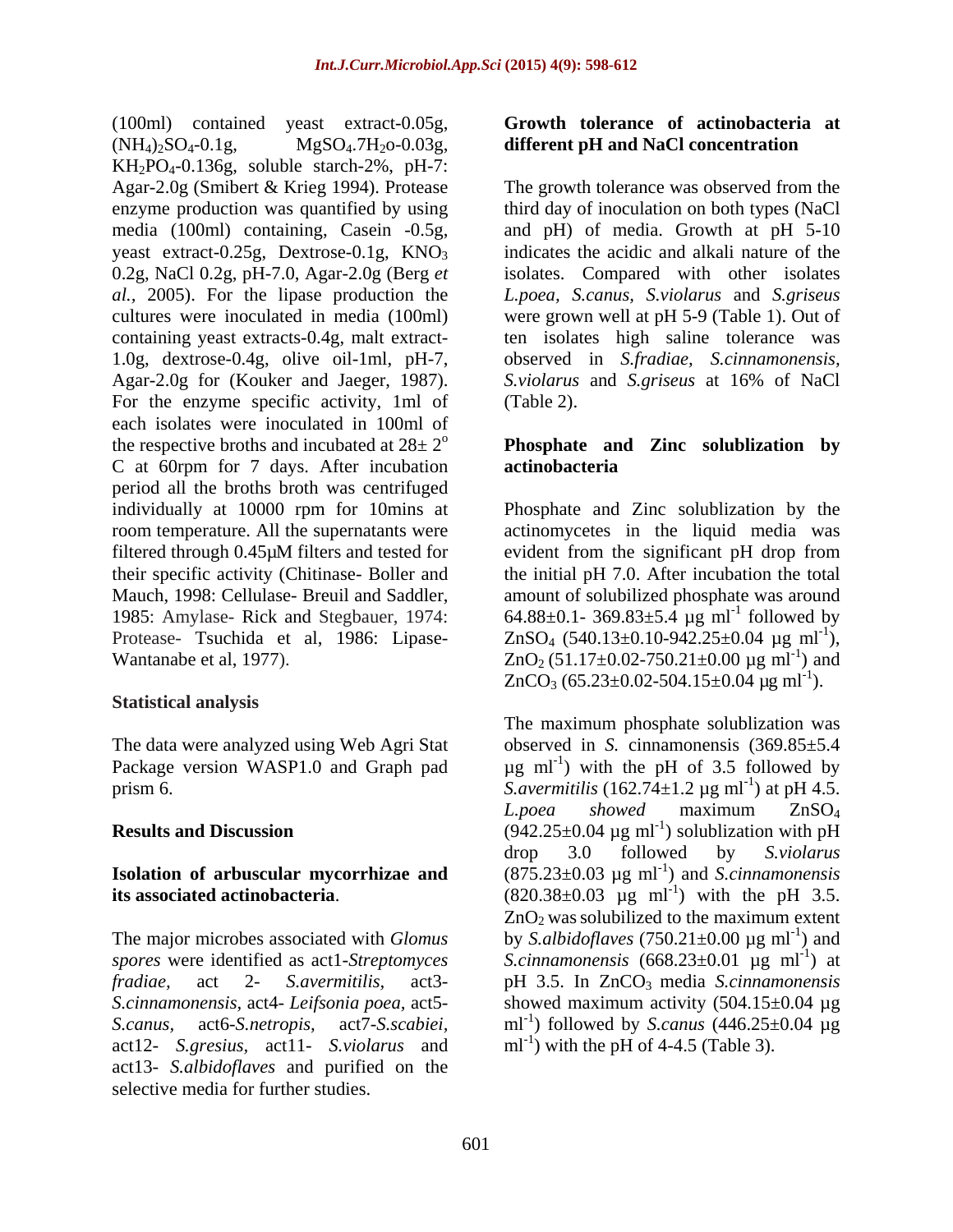HPLC analysis of culture supernatant showed the presence of organic acids  $(4.8\pm0.24 \text{ U} \text{ mg}^{-1})$  was observed with released by the actinobacteria. Totally 10 S.netropis and S.cinnamonensis different organic acids gluconic acid, 2-Keto  $(3.02 \pm 0.01U \text{ mg}^{-1})$ . S.albidoflaves showed glutaric acid, tartaric acid, formic acid, maximum specific activity of protease Malic acid, Malonic acid, lactic acid, citric  $(121.9\pm0.04 \text{ mg}^{-1})$  followed by acid, succinic acid, propionic acid were detected by using two different substrates. Lipase specific activity was found maximum The numbers of acids from the in *L.poea*  $(30.27 \pm 0.05 \text{ U mg}^{-1})$  followed actinobacteria was significantly differed *S.canus* (28.42±0.01 U mg from each other. When using tri-calcium  $(24.67 \pm 0.05 \text{U m} \text{g}^{-1})$ . phosphate media, *S.fradiae, L.poea, S.canus, S.scabiei,* and *S.gresius* secreted more than 8 (102094.6 $\pm$ 26.1 µg ml<sup>-1</sup>) and the lowest was<br>found in *Streptomyces netropsis* 

When aluminum phosphate was used as substrate *S.gresius* produced very high level of Gluconic acid  $(2397.69 \pm 0.03 \text{ kg} \text{ ml}^{-1})$ ) and the contract of  $\mathcal{L}$ 

# **Hydrolytic enzymes from actinobacteria**

each other (Fig. 1). After incubation period, from the AM spores solubilized phosphate found in the cultures. Among the cultures

**Quantification of Organic acids** *S.canus* and *S.gresius* showed maximum **production from the actinobacteria** cellulase activity  $(0.53\pm0.02 \text{ U} \text{ mg}^{-1})$  $-1$  $)$ followed by *S.avermitilis* (0.43±0.04 U mg **-** Construction of the construction <sup>1</sup>). Highest specific activity of amylase ) was observed with *S.netropis* and *S.cinnamonensis*  ). *S.albidoflaves* showed  $(121.9\pm0.04 \text{ mg}^{-1})$  followed by  $-1$  followed by ) followed by *S.cinnamonensis* (117.09±0.07 U mg<sup>-1</sup>).  $-1$ <sup>2</sup> ).  $\text{-}1$  followed ) followed  $^{-1}$  and Second is ) and *S.scabiei*   $(24.67\pm0.05$ U mg<sup>-1</sup>). ).

acids in the broth. Compared with other beneficial effect on plant growth and strains the total organic acid production was protecting against pathogens. The present found maximum in *Streptomyces*  study was conducted with ten actinomycetes  $c$ *innamonensis* (109127.8 $\pm$ 22.7  $\mu$ g ml<sup>-1</sup>) species isolated from the *Glomus mosseae* to followed by *Streptomyces scabiei* ) and the lowest was actinobacteria in different pH and NaCl found in *Streptomyces netropsis* level, their ability to solubilize phosphate  $(1356.77 \pm 14.1 \text{ µg m}$ <sup>1</sup>). and zinc, and produce organic acids and Actinobacteria are well known for impacting demonstrate the growth stability of hydrolytic enzymes.

## **Phosphate and zinc solublization**

with the total acids production pH and salt concentrations are the main  $(2398.92\pm0.06$   $\mu$ g ml<sup>-1</sup>), followed by factors for the growth of bacteria and their  $S. violarus$   $(387.82 \pm 0.15 \text{ µg} \text{ ml}^{-1})$  and secondary metabolites production (Ventosa S.cinnamonensis  $(311.00\pm0.1 \text{ µg} \text{ ml}^{-1})$  *et al.,* 1998). Dastager and Damare,  $(2013)$ (Table 4 a&b). have reported the ability of Actinobacteria **Production and quantification of** phosphate, they recorded the solubilized The production of hydrolytic enzymes by incubation with gradual decline in pH level. the actinobacteria varied significantly from In our study the streptomyces sp isolated the maximum specific activity of chitinase in a range between  $64.88 - 339.83 \mu g \text{ ml}^{-1}$ .  $(87.10\pm0.08 \text{ U} \text{ mg}^{-1})$  was observed with Highest range was observed in the S.cinnamonensis followed by *S.avermitilis* S.cinnamonensis (339.83 µg ml<sup>-1</sup>) with pH  $(81.59\pm0.00 \text{ U} \text{ mg}^{-1})$ . There was no of 3.0 followed by *S.avermitilis*  $(162.78 \text{ µg})$ prominent production of cellulase enzyme  $ml^{-1}$ ). Bacterial species like *Bacillus*, specially streptomyces sp to solubilize phosphate in the range of  $89.3\pm3.1$  to  $164.1 \pm 4.1$  µg ml<sup>-1</sup> after the six days of after the six days of from the AM spores solubilized phosphate in a range between  $64.88 - 339.83 \mu g \text{ ml}^{-1}$ .<br>Highest range was observed in the ) with pH *Pseudomonas*, *Brevibacillus parabrevis,*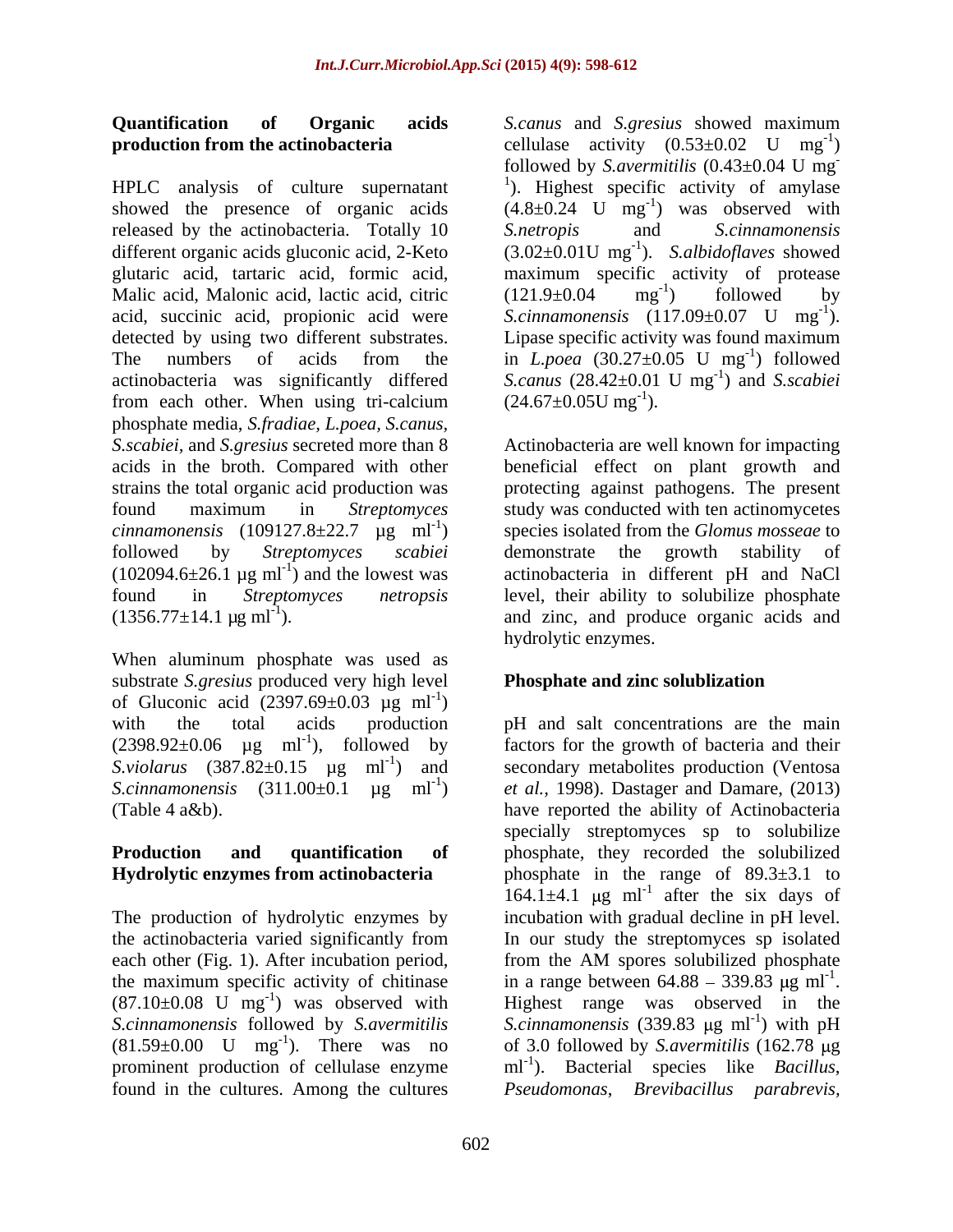*Providencia rettgeri* have been studied for chitnase enzyme against pathogenic fungi their Zinc solublization activity (Saravanan Colletotrichum gloeosporioides and *et al.,* 2003: Panneerselvam et al, 2013), but reports on zinc solublization by Chitinase activity as  $5.2 \text{ U/mg}^{-1}$ . Streptomyces sp are scanty, so in the present study we analyzed the zinc solublization Tang-um and Niamsup, 2012 reported that

the antifungal activity of extracellular

*Colletotrichum gloeosporioides* and *Sclerotium rolfsii* and found maximum

activity of streptomyces isolated from the the endophytic *Streptomyces* sp P4 had AM spores. Out of ten isolates, Chitinolytic activity of  $0.050 \text{ U/mg}^{-1}$  against *S.cinnamonensis* showed standard activity *Fusarium oxysporum* f.sp. *lycopersici.* In on three zinc substrates with the pH drop to our study, after seven days incubation the 3.5 from 7. maximum production of the Chitinase **Hydrolytic enzymes** mg -1 was observed in *S.cinnamonensis* Chitinolytic activity is a major attribute of and the antifungal activity of these isolates streptomyces sp to be used as bio control was tested by dual culture assay (Debananda agent. Prapagdee *et al.,* (2008) have tested *et al.,* 2009) against *Colletrotricum capsici,* Chitinase activity as 5.2 U/mg $^{-1}$ .<br>Tang-um and Niamsup, 2012 reported that  $^{-1}$  expirat against enzyme with specific activity of 87.10 U followed by *S. avermitilis*  $(81.59 \text{ U} \text{ mg}^{-1})$  $-1$  $)$ *F lycopersicum,* and *P.capsici* (Fig. 2).

| Isolates                                 | $  pH-5$ |  | pH-6   pH-7   pH-8   pH-9   pH-10 |  |
|------------------------------------------|----------|--|-----------------------------------|--|
| <i>S.fradiae</i><br><i>S.avermitilis</i> |          |  |                                   |  |
|                                          |          |  |                                   |  |
| S.cinnamonensis                          |          |  |                                   |  |
|                                          |          |  |                                   |  |
| Leifsonia poea<br>S.canus                |          |  |                                   |  |
|                                          |          |  |                                   |  |
| S.netropis<br>S.scabiei                  |          |  |                                   |  |
| S.albidoflaves                           |          |  |                                   |  |
| S.violarus                               |          |  |                                   |  |
| S.griseus                                |          |  |                                   |  |

**Table.1** Growth tolerance of actinomycetes at different pH and NaCl concentration

+ Positive growth, - No growth.

| Table.2 Growth tolerance of actinomycetes at different NaCl | concentration |  |  |
|-------------------------------------------------------------|---------------|--|--|
|                                                             |               |  |  |

|                                                                             |  | 12% | 16%          |
|-----------------------------------------------------------------------------|--|-----|--------------|
|                                                                             |  |     |              |
|                                                                             |  |     |              |
|                                                                             |  |     | $\mathbf{I}$ |
|                                                                             |  |     |              |
| Isolates<br>S.fradiae<br>S.avermitilis<br>S.cinnamonensis<br>Leifsonia poea |  |     |              |
| S.canus                                                                     |  | $+$ | $\mathbf{I}$ |
|                                                                             |  |     |              |
|                                                                             |  |     |              |
|                                                                             |  |     |              |
|                                                                             |  |     |              |
| S.netropis<br>S.scabiei<br>S.albidoflaves<br>S.violarus<br>S.griseus        |  | $+$ |              |

+ Positive growth, - No growth.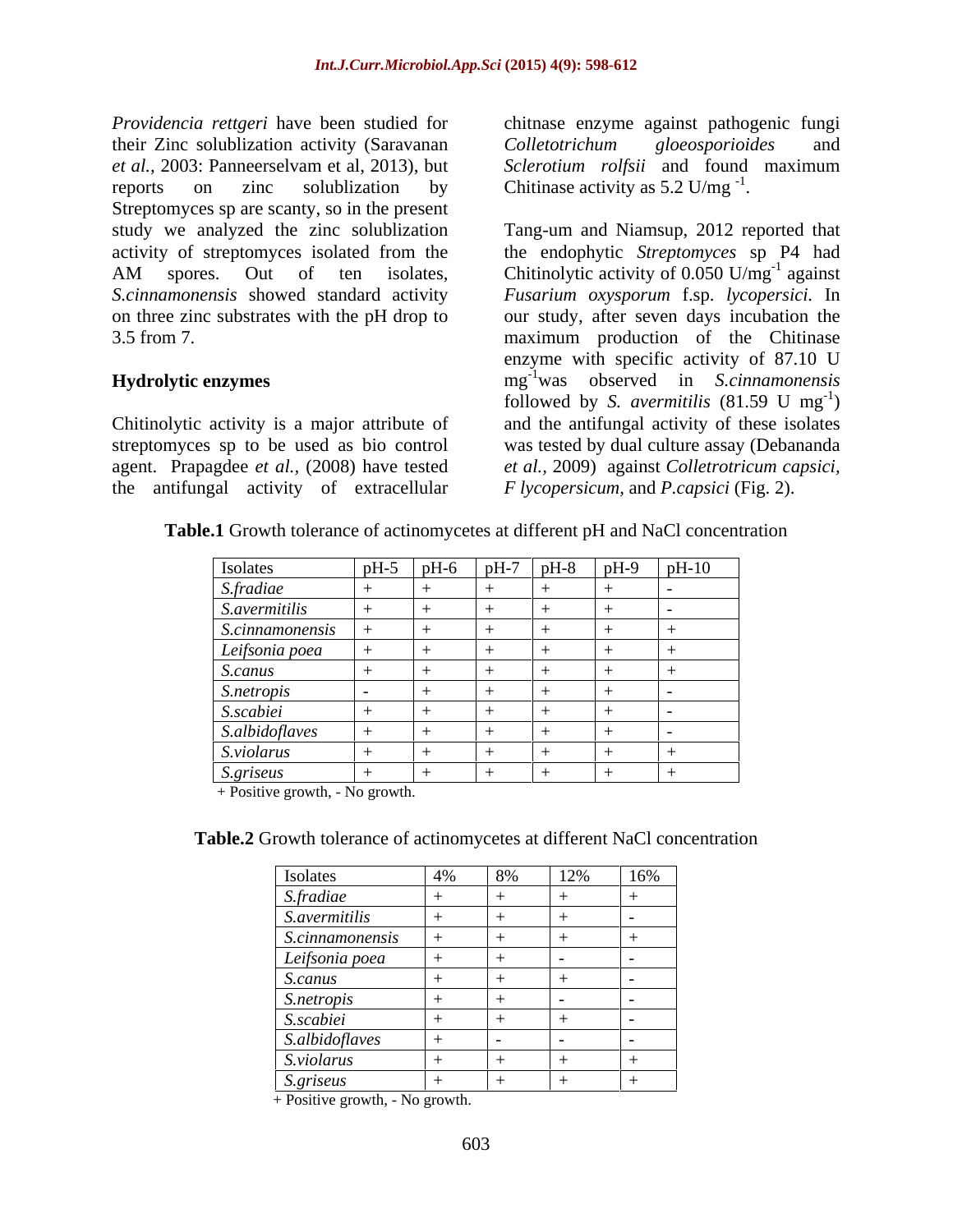### *Int.J.Curr.Microbiol.App.Sci* **(2015) 4(9): 598-612**

|                      | Total solublization               |          | Total solublization              |          | Total solublization               |          |
|----------------------|-----------------------------------|----------|----------------------------------|----------|-----------------------------------|----------|
| Isolates             | of $ZnSo4 \mu g$ ml <sup>-1</sup> | Final pH | of $ZnO2 \mu g$ ml <sup>-1</sup> | Final pH | of $ZnCO3 \mu g$ ml <sup>-1</sup> | Final pH |
| S.fradiae            | 565.270±0.03                      | 5.3      | 79.37±0.05                       |          | 339.22±0.02                       | 4.5      |
| <i>S.avermitilis</i> | $645.21 \pm 0.03$                 | 4.5      | $60.47 \pm 0.02$                 |          | $422.23 \pm 0.03$                 |          |
| S.cinnamonensis      | 820.38±0.03                       | 3.5      | $668.23 \pm 0.01$                |          | 504.15±0.04                       |          |
| Leifsonia poea       | $942.25 \pm 0.04$                 |          | $51.17 \pm 0.02$                 |          | $50.15 \pm 0.04$                  |          |
| <i>S.canus</i>       | $645.15 \pm 0.04$                 | 4.8      | $610.29 \pm 0.02$                |          | $405.3 \pm 0.04$                  |          |
| S.netropis           | $540.13 \pm 0.10$                 |          | 180.16±0.04                      | $\sim$   | 320.25±0.02                       |          |
| S.scabiei            | $675.29 \pm 0.04$                 | 4.5      | $350.21 \pm 0.00$                |          | 446.25±0.04                       | 3 $61$   |
| S.albidoflaves       | $875.23 \pm 0.03$                 | 3.8      | 750.21±0.00                      |          | $175.2 \pm 0.05$                  |          |
| S.violarus           | $675.16 \pm 0.04$                 | 4.5      | 239.19±0.02                      |          | $65.23 \pm 0.02$                  | 68       |
| <i>S.griseus</i>     | $618.16 \pm 0.04$                 | 4.5      | $62.16 \pm 0.05$                 |          | $233.23 \pm 0.02$                 |          |
| Control              |                                   | 6.93     |                                  |          |                                   |          |
| SEM                  |                                   | 0.979901 |                                  | 0.986604 |                                   | 1.223857 |
| CD at 5% $(0.05)$    | 0.099                             | 0.204    | 0.067                            | 0.252    | 0.065                             | 0.337    |

## **Table.3** Zinc solublization by Actinomycetes

ND= Non detected

## **Table.4** Quantification of Specific enzyme activity of mycorrhizae associated Actinomycetes by using different substrate

| Isolates               | Chitinase activity   Amylase activity<br>$\cup$ mg <sup>-1</sup> | $Umg^{-1}$      | Cellulase<br>activity U mg <sup>-1</sup> | Lipase activity<br>$\log$ | Protease activity U<br>mg |
|------------------------|------------------------------------------------------------------|-----------------|------------------------------------------|---------------------------|---------------------------|
|                        |                                                                  |                 |                                          |                           |                           |
| S.fradiae              | $40.19 \pm 0.00$                                                 | $0.39 \pm 0.03$ | $0.4{\pm}0.04$                           | $12.79 \pm 0.07$          | $37.84 \pm 0.0$           |
| <i>S.avermitilis</i>   | $81.59 {\pm} 0.00$                                               | $0.32{\pm}0.00$ | $0.45 \pm 0.04$                          | $12.33 \pm 0.02$          | $107.09 \pm 0.07$         |
| <i>S.cinnamonensis</i> | $87.10{\pm}0.08$                                                 | $3.02 \pm 0.01$ | $0.1 \pm 0.04$                           | $17.02 \pm 0.01$          | $117.09 \pm 0.07$         |
| Leifsonia poea         | $19.44 \pm 0.03$                                                 | $1.63 \pm 0.01$ | $0.33 \pm 0.02$                          | $30.27 \pm 0.05$          | 32.49±0.07                |
| S.canus                | $7.12{\pm}0.01$                                                  | $2.5 \pm 0.20$  | $0.53 \pm 0.02$                          | $28.42 \pm 0.01$          | $37.11 \pm 0.0$           |
| S.netropis             | $6.38 \pm 0.06$                                                  | $4.8 \pm 0.24$  | $0.3 \pm 0.04$                           | $20.18 \pm 0.06$          | $36.15 \pm 0.04$          |
| S.scabiei              | ND                                                               | $1.15 \pm 0.04$ | $0.25 \pm 0.04$                          | $24.67 \pm 0.05$          | 34.52±0.01                |
| S.albidoflaves         | $0.8 \pm 0.08$                                                   | $0.71 \pm 0.02$ | ND                                       | $6.89 \pm 0.07$           | $121.9 \pm 0.04$          |
| S.violarus             | $9.76{\pm}0.06$                                                  | $2.1 \pm 0.08$  | $0.18{\pm}0.01$                          | ND                        | $64.5 \pm 0.04$           |
| <i>S.griseus</i>       | $11.64 \pm 0.03$                                                 | $2.09 \pm 0.07$ | $0.53 \pm 0.02$                          | $12.58 \pm 0.06$          | $41.38 {\pm} 0.06$        |
| Control                |                                                                  |                 |                                          |                           |                           |
| SEM                    | 30.965                                                           | 1.351           | 0.169                                    | 9.096                     | 0.168                     |
| CD at 5% $p(0.05)$     | 0.743                                                            | 0.161           | 0.075                                    | 0.096                     | 0.168                     |

ND= Non detected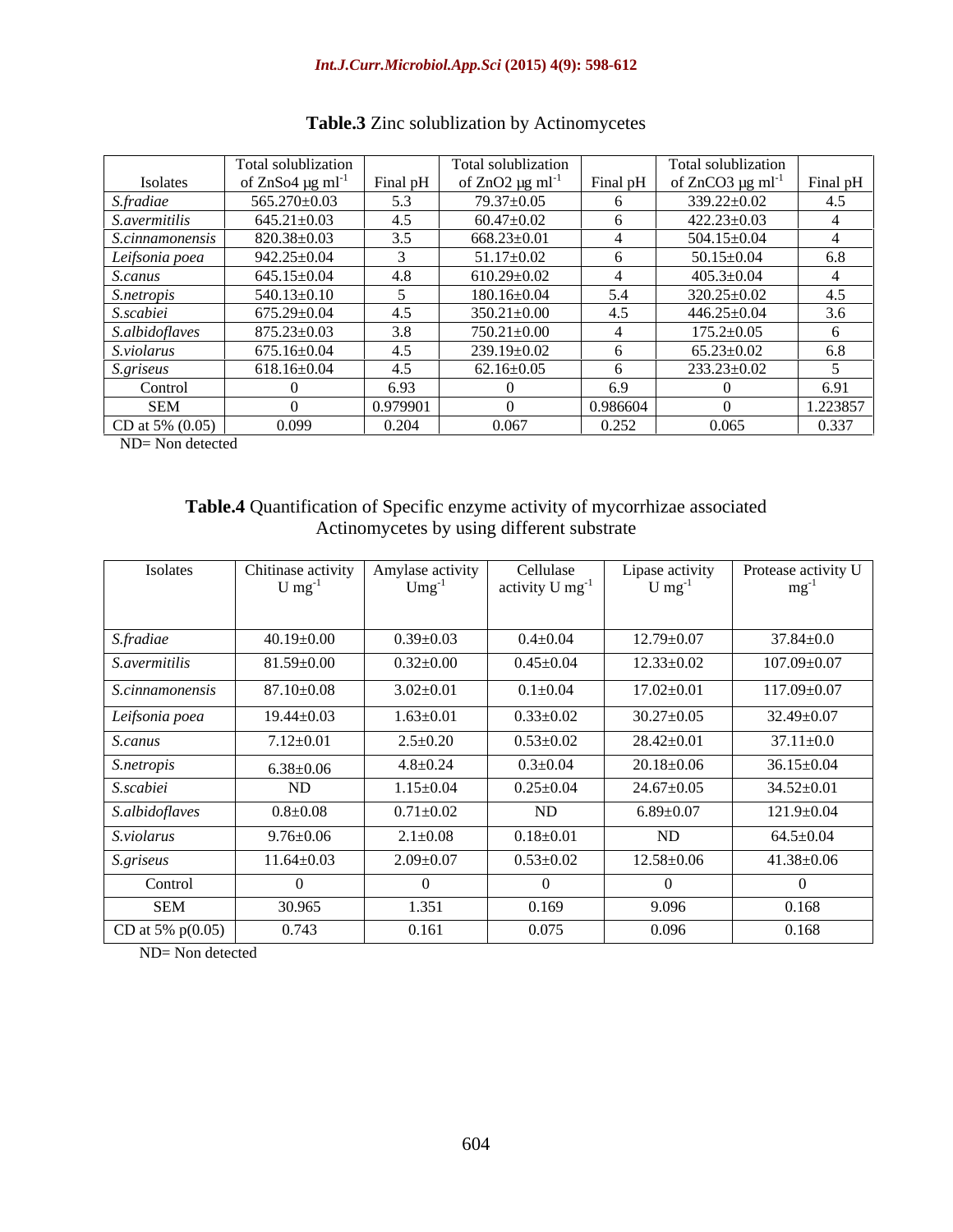### *Int.J.Curr.Microbiol.App.Sci* **(2015) 4(9): 598-612**

|                      | TWO IN CONSIDER OF WILLIAM ORDER PLOWING COMMUNICATIONS WOOD VARIOUS TOTAL SOLWOHERMION OF MT WANTED PRODUCT |     |                                         |                  |                  |                 |                                                                                                                                                                        |                   |                   |                             |          |           |                                                                                                            |
|----------------------|--------------------------------------------------------------------------------------------------------------|-----|-----------------------------------------|------------------|------------------|-----------------|------------------------------------------------------------------------------------------------------------------------------------------------------------------------|-------------------|-------------------|-----------------------------|----------|-----------|------------------------------------------------------------------------------------------------------------|
|                      |                                                                                                              |     |                                         | 2-Keto -         |                  |                 |                                                                                                                                                                        |                   |                   |                             |          |           | Total acids                                                                                                |
|                      | 11 berate                                                                                                    |     |                                         |                  |                  |                 | Tartaric acid   Formic acid   Malic acid   Malonic acid                                                                                                                |                   | Lactic acid       | Citric acid                 | Succinic | Propionic | productio                                                                                                  |
|                      |                                                                                                              |     |                                         |                  |                  |                 |                                                                                                                                                                        |                   |                   |                             |          |           |                                                                                                            |
| S.fradiae            | $120.44+1$                                                                                                   |     |                                         | $304.51 \pm 2.3$ | $29.35 \pm 2.3$  | $4.13 \pm 0.5$  | ND <sub>1</sub>                                                                                                                                                        | $359.5 \pm 5.2$   | $3517.3 \pm 1.7$  | $2454.3 \pm 2.1$            |          |           |                                                                                                            |
| <i>S.avermitilis</i> | $162.74 \pm 1.2$                                                                                             |     | $8096.11 \pm 3.4$                       | $421.91 \pm 1.7$ | ND.              | $29.63 \pm 5.1$ | ND.                                                                                                                                                                    |                   | ND.               | 2938.86±4.6                 | ND.      |           | $11721.81 \pm 17.6$                                                                                        |
|                      | $339.85 \pm 5.4$ $3.52$ $106545.21 \pm 2.8$                                                                  |     |                                         | $703.4 \pm 1.7$  | $65.23 \pm 2.8$  | 71.56±3.4       | ND                                                                                                                                                                     | $376.49 \pm 3.4$  | $338.32 \pm 4.6$  | ND.                         |          |           |                                                                                                            |
| Leifsonia poea       | $104.64 + 2.3$                                                                                               |     | $6051.11 \pm 2.8$ $103.32 \pm 1.7$      |                  |                  |                 |                                                                                                                                                                        |                   |                   |                             | ND.      |           | $137.12 \pm 4.0$ 21363.35 $\pm$ 29.9                                                                       |
| <u>S.canus</u>       |                                                                                                              | 4.1 | $239.65 \pm 2.3$                        | $100.51 \pm 2.8$ |                  |                 | $826.33\pm3.4$   113.12 $\pm$ 1.7   7402.61 $\pm$ 1.1   1101.83 $\pm$ 1.7   3150.28 $\pm$ 2.8   838.25 $\pm$ 4.6                                                       |                   |                   |                             | ND 1     |           | $204.51 \pm 2.3$ 13977.09 $\pm$ 22.9                                                                       |
| S.netropis           | $78.95 \pm 1.7$                                                                                              |     | $269.87 \pm 5.1$                        | $59.59 \pm 2.2$  | $70.08 \pm 2.8$  |                 | ND                                                                                                                                                                     | $3721+1$          | $585.13 \pm 2.8$  | ND.                         |          |           |                                                                                                            |
| S.scabiei            | $115.45 \pm 3.0$                                                                                             |     | $4.01$ 91939.41±5.1 48.53±1.7           |                  | $28.5 + 1.7$     | ND.             | ND                                                                                                                                                                     |                   |                   |                             |          |           | $356.65\pm3.4$ $285.21\pm2.8$ $38.45\pm1.7$ $348.13\pm4.6$ $234.15\pm2.3$ $102094.6\pm26.1$                |
|                      |                                                                                                              |     |                                         |                  |                  |                 |                                                                                                                                                                        |                   |                   |                             |          |           |                                                                                                            |
| S.albidoflaves       | $143.68 \pm 1.7$                                                                                             |     | 36504.16±2.3                            | $403.2+1.7$      | $23.18 + 1.7$    |                 | $4370.2 \pm 2.8$                                                                                                                                                       |                   |                   |                             |          |           | $2793.81 \pm 1.7$ 4476.6 $\pm 3.4$ 2351.12 $\pm 2.8$ 638.25 $\pm 4.6$ 141.42 $\pm 0.5$ 51701.94 $\pm 21.5$ |
| S.violarus           | $127.65 \pm 4.0$                                                                                             |     |                                         | ND.              | $818.21 \pm 4.6$ |                 | $56.47 \pm 3.4$ $3817.24 \pm 4.6$                                                                                                                                      | $1118.92 \pm 4.6$ | $3632.91 \pm 1.1$ | $\frac{1}{2}$ 1 3192.21±1.1 | ND.      |           |                                                                                                            |
| <i>S.griseus</i>     | $64.88 \pm 0.1$ $5.08$ $136.99 \pm 3.4$                                                                      |     |                                         | $182.9 \pm 1.1$  | ND.              |                 | ND.                                                                                                                                                                    |                   | 822.5+1.1         | ND.                         | ND.      |           | $233.79 \pm 1.7$ 1376.18 $\pm 7.3$                                                                         |
| Control              |                                                                                                              |     |                                         |                  |                  |                 |                                                                                                                                                                        |                   |                   |                             |          |           |                                                                                                            |
| Total production     |                                                                                                              |     |                                         |                  |                  |                 |                                                                                                                                                                        |                   |                   |                             |          |           |                                                                                                            |
|                      | 1384.38±23.                                                                                                  |     | $302826.73 \pm 34.6$ 2327.87 $\pm$ 17.0 |                  |                  |                 | $\frac{2733.78\pm20.4}{1356.22\pm14.6}$   18057.65 $\pm$ 12.5   8398.11 $\pm$ 25.7   21747.63 $\pm$ 25.4   13359.9 $\pm$ 20.3   1917.5 $\pm$ 15.5   1186.29 $\pm$ 13.6 |                   |                   |                             |          |           |                                                                                                            |
| CD at 5% $P(0.05)$   | 7.805                                                                                                        |     |                                         | 0.09             |                  | 0.047           | 0.055                                                                                                                                                                  | 0.088             | 0.132             | 0.06                        | 0.044    | 0.141     |                                                                                                            |

**Table.4a** Quantification of different organic acids produced by mycorrhizae associated actinomycetes for the solublization of tri-calcium phosphate

**Table.4b** Quantification of different organic acids produced by mycorrhizae associated actinomycetes for the solublization of Aluminium phosphate

|                             | Total P            |             |                    | 2-Keto          |                 | Formic            | _____      | Malonio         |                                 | Citric          |         |                                 | Total acids       |
|-----------------------------|--------------------|-------------|--------------------|-----------------|-----------------|-------------------|------------|-----------------|---------------------------------|-----------------|---------|---------------------------------|-------------------|
|                             | liberated          | Final       | Gluconic acid      | glutaric        | acid ug         | acid ug           | Malic acid | acid ug         | Lactic acid $\vert$             | acid µg         | acid µg | acid µg                         | production        |
| <b>Isolates</b>             |                    |             |                    |                 |                 |                   |            |                 |                                 |                 |         |                                 |                   |
| S.fradiae                   | $95.47 \pm 1.6$    |             | $4.7 \pm 0.0$      | $0.05 \pm 0.0$  | $0.03 \pm 0.0$  | $0.005\pm$        | ND         | $0.34 \pm 0.0$  | $0.40{\pm}0.0$                  | $0.15{\pm}0.0$  | ND      | $0.23 \pm 0.0$                  | $5.905 \pm 0.0$   |
| <i>S.avermitilis</i>        | $132.23 \pm 0.8$   |             | $13.97 \pm 0.01$   | $0.04{\pm}0.0$  | $0.03{\pm}0.0$  | ND                | ND.        | ND              | $0.99{\pm}0.0$                  | $0.11{\pm}0.0$  | ND      | $0.23 \pm 0.02$                 | $15.37 \pm 0.03$  |
| S.cinnamonensis             | 257.90±3.3         |             | $305.39 \pm 0.0$   | ND              | $0.03 \pm 0.01$ | $0.001 \pm$       | ND.        | $4.55 \pm 0.04$ | ND                              | $0.80 \pm 0.04$ |         | $0.23 \pm 0.01$                 | $311.001 \pm 0.1$ |
| Leifsonia poea              | $102.92 \pm 1.6$   |             | $5.08 \pm 0.01$    | $0.04{\pm}0.0$  | $0.03 \pm 0.0$  | ND.               | ND.        |                 | $0.42 \pm 0.01$ 0.38 $\pm$ 0.02 | $0.06 \pm 0.0$  | ND      | $0.23 \pm 0.0$                  | $6.24 \pm 0.04$   |
| <i>S.canus</i>              | $145.34 \pm 2.4$   |             | $17.24 \pm 0.0$    | $0.04 \pm 0.01$ | $0.03 \pm 0.0$  | $0.005 \pm 0.005$ | ND         |                 | $1.48 \pm 0.06$ 0.53 $\pm$ 0.02 | $0.15 \pm 0.01$ | ND      | $0.23 \pm 0.0$                  | $19.705 \pm 0.1$  |
| <i>S.netropis</i>           | $124.53 \pm 0.0$   | $\vert$ 4.0 | $39.31 \pm 0.0$    | $0.06{\pm}0.0$  | $0.07{\pm}0.0$  | ND                | ND         | $0.37 \pm 0.01$ | $0.59 \pm 0.0$                  | ND              | ND      |                                 | $40.4 \pm 0.01$   |
|                             | $116.64 \pm 3.2$   |             | $7.82 \pm 0.01$    | $0.05 \pm 0.01$ | $0.03 \pm 0.0$  | ND                | ND         | $0.36 \pm 0.01$ | $0.29 \pm 0.01$                 | $0.04{\pm}0.0$  |         | $0.35 \pm 0.02$ 0.23 $\pm 0.0$  |                   |
| S.scabiei<br>S.albidoflaves | 76.98±0.0          |             | $2.35 \pm 0.04$    | $0.04 \pm 0.0$  | $0.03 \pm 0.0$  | ND                | ND         | ND              | $12.74 \pm 0.03$                | ND              |         | $0.05 \pm 0.0$ $0.23 \pm 0.01$  | $15.44 \pm 0.08$  |
| S.violarus                  | $278.65 \pm 2.4$   |             | 380.77±0.05        | ND              |                 |                   |            |                 | $5.65 \pm 0.04$                 | ND              |         | $0.78 \pm 0.01$ 0.23 $\pm 0.02$ | 387.82 $\pm$ 0.15 |
| <i>S.griseus</i>            | $423.78 \pm 2.5$   |             | 2397.69±0.03       | $0.18 \pm 0.01$ |                 | ND.               | ND         | ND              | $0.82 \pm 0.01$                 | ND.             | ND      | $0.23 \pm 0.01$                 |                   |
| Control                     |                    | 6.85        |                    |                 |                 |                   |            |                 |                                 |                 |         |                                 |                   |
| Total production            |                    |             |                    |                 |                 |                   |            |                 |                                 |                 |         |                                 |                   |
|                             | $1754.44 \pm 17.8$ |             | $3174.32 \pm 0.15$ | $0.5 \pm 0.03$  | $0.28 \pm 0.01$ |                   |            | 7.91±0.16       | 22.39±0.13   1                  | $1.31 \pm 0.05$ |         | $1.18 \pm 0.03$ 2.07 $\pm$ 0.07 |                   |
| CD 5% $P(0.05)$             | 4.284              | 0.257       | 0.067              | 0.021           |                 |                   |            | 0.055           | 0.043                           | 0.029           |         | 0.030                           |                   |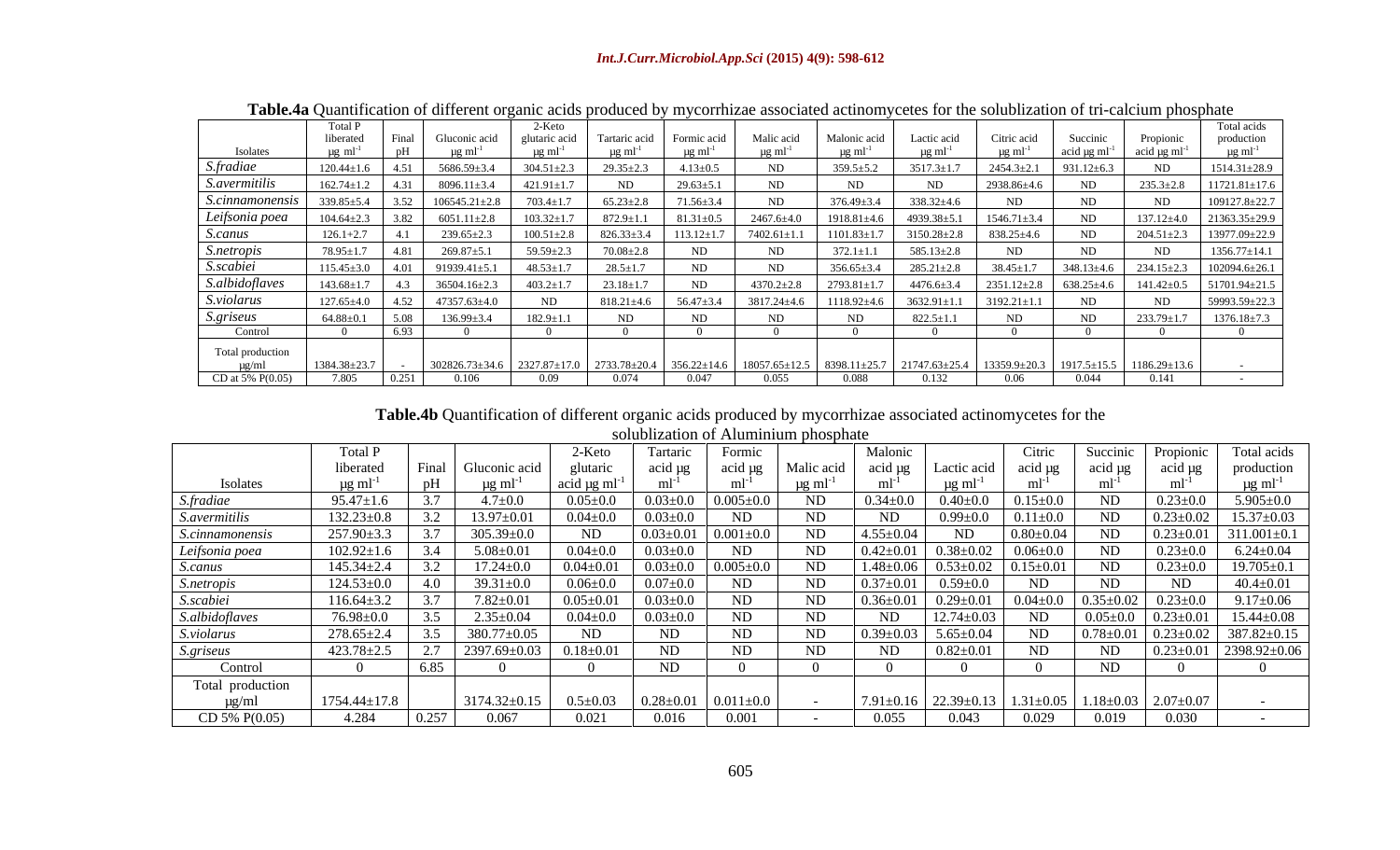

Figure 1: a- Phosphate solublization activity of Act2&3 on tri-calcium phosphate medium. b- Zinc solublization activity of Act385 on media enriched with ZnPo4. C- Chitinolytic activity of Act28.3 on colloidal chitin media d-Amylase activity by Act 3&5 on starch agar media. e- Cellulase enzyme activity by Act5&12 on Congo-red agar media. f-Lipase enzyme activity by Act4&7 on olive oil enriched media. g-Proteolytic enzyme activity by Act 3&2 on casein agar media.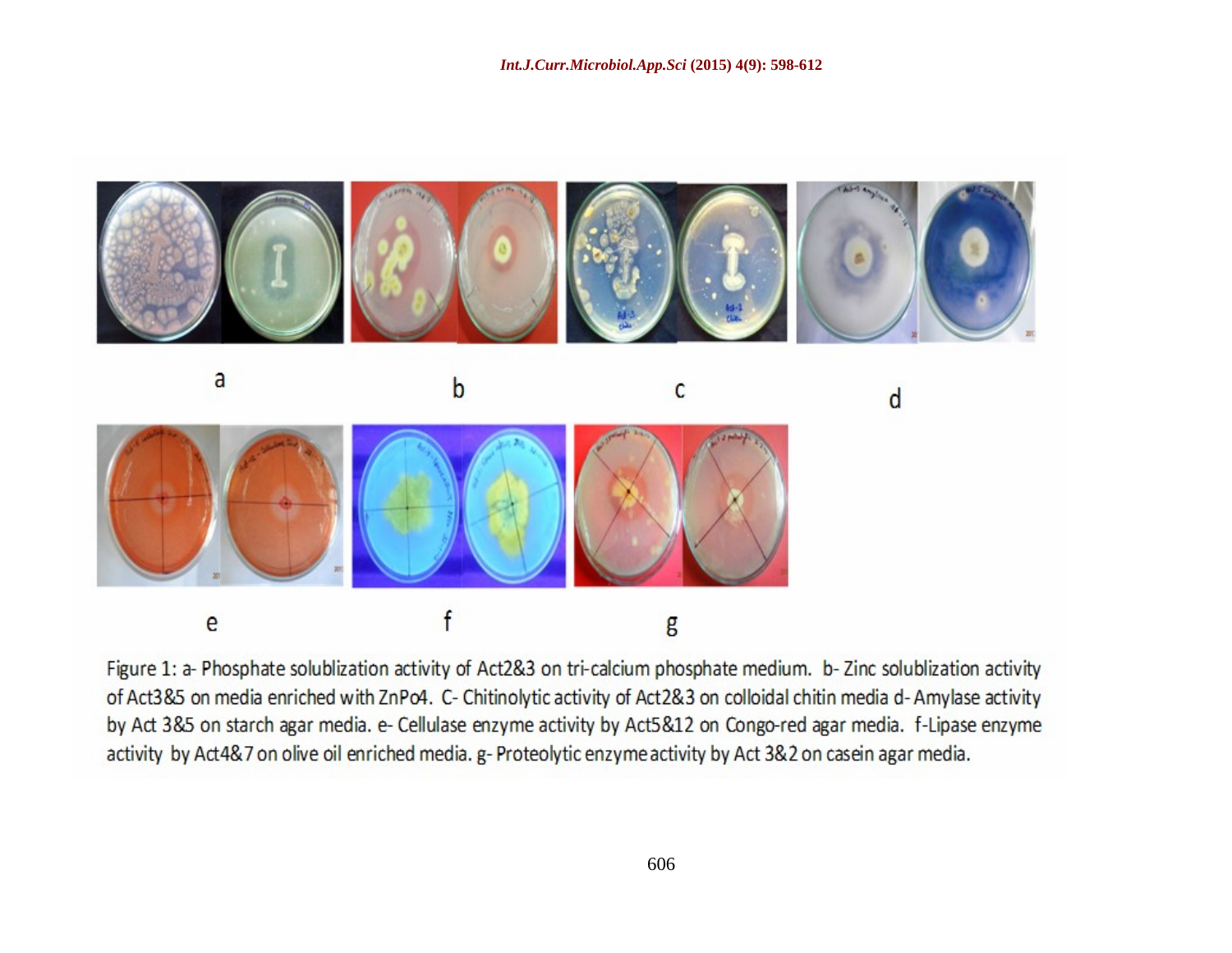## A1-Control Coletrotricum capsici,  $A2.$ A3-Antifulgal activity of S.cinnamonensis and S.avermitilis against C.capsici.  $\Delta \mathbf{1}$  $A2$  $A3$ B1-control Fusarium lycopersicum, 82. **B3-Antifulgal** activity: of S.cinnamonensis and S.avermitilis against F.lycopersicum. 81 83 82 C1-control Phytopthora capsici,  $C2.$ C3-Antifulgal activity of S.cinnamonensis and S.avermitilis against P.capsici  $C1$  $C2$ C3

## **Figure.2** Antifungal activity of S.cinnamonensis and S.avermitilis against C.capsici, F.lycopersicum and P.capsici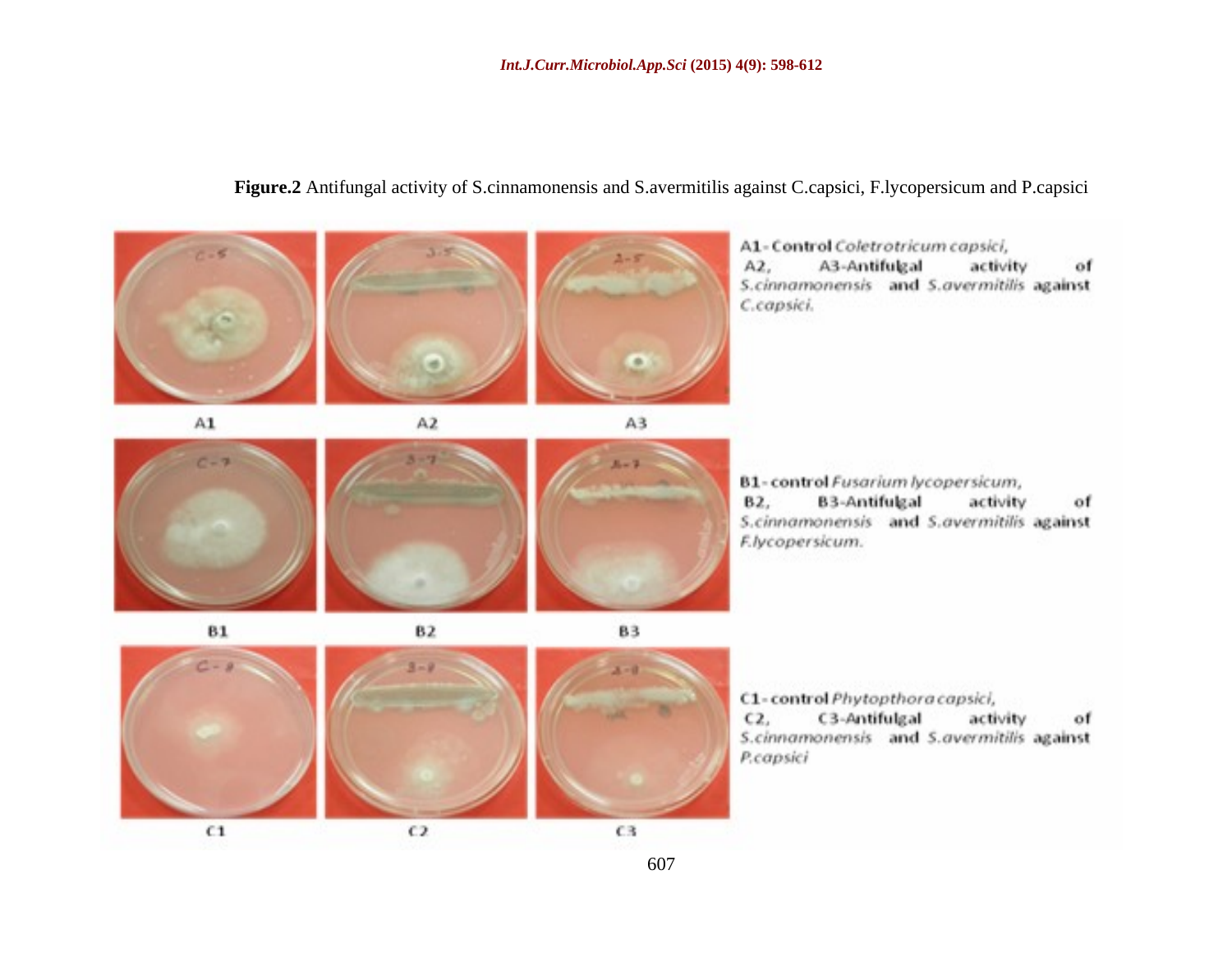scale. Ragunathan and Padhmadas (2013)

Selvam, *et al.,* (2011) isolated the marine *Streptomyces* sp from the south Indian costal region and studied the amylase production and recorded the maximum activity of 6.48 attained with 0.3% starch, 1% casein and U/mL In the present study *S.cinnamonensis* 1% NaCl concentration. In the present study and *S.canus* showed the maximum specific the protease activity of *S.cinnamonensis*  activity 3.02U mg<sup>-1</sup>, 2.50U mg<sup>-1</sup>of amylase with soluble starch. Synthesis of cellulase from *streptomyces* sp has been reported by powder as substrate. Based on the substrate many workers. Prasad *et al.,* (2013) have selection the protease production varied analyzed the cellulase in a *Streptomyces* sp by using filter paper and Carboxyl methyl cellulose (CMC) as substrate and recorded maximum activity of 5.6 mg/mL. Selvam, *et al.,* (2011) has also recorded the Phosphates solublizing bacteria play a key maximum activity of cellulase by role in plant growth enhancement. The *streptomyces* sp as 8.93 U/mL followed by 3.24 U/mL by using CMC substrate. In our study, out of ten isolates *S.canus* and solublization of calcium bound phosphates *S.gresius* recorded maximum activity (0.53 in soil (Shau *et al.,* 2007: Balakrishna *et al.,* U mg<sup>-1</sup>) followed by *S.avermitilis* (0.45 U 2012: Dastager and Damare, 2013). The mg ) but compared with other enzymes organic acid production from the phosphate  $mg^{-1}$ ) but compared with other enzymes cellulase production is considerably less in solublization bacteria have been reported by all the isolates. Lipase is one of the most many workers but the reports for important enzymes produced by the actinomycetes are very less. In the present microbes especially bacteria. The study, the ten isolates were studied for the

There are many reports on production of solubilized the Tri-calcium and Aluminium lipase by streptomyces. Vishnupriya *et al.,* (2010) investigated *Streptomyces griseus* for maximum phosphate solublization activity the production of lipase with different was observed in *S.cinnamonensis* with total substrate. Maximum activity was recorded organic acids production (109127.8±22.7 µg with Sunflower oil and Palm oil at  $pH$  6-9 in  $ml^{-1}$  followed by S. avermitilis 48 hr incubation period. Selvam, *et al.*,  $(11721.81 \pm 17.6 \mu g \text{ ml}^{-1})$  and S.albidoflaves (2011) recorded the maximum activity of  $(51701.94 \pm 21.5 \text{ µg ml}^{-1})$ . When using with lipase (700 U/mL) with olive oil as aluminum phosphate, the Gluconic acid substrate. In our study the maximum production was found maximum in S. gresius production of lipase enzyme was observed  $(2397.69 \pm 0.03 \text{ µg} \text{ ml}^{-1})$  followed by with *L.poea* with the specific activity of

Enzymes which are industrially important 30.27 U mg<sup>-1</sup> followed by *S.scabiei* (24.67 U are produced by *streptomyces* sp in large mg<sup>-1</sup>) using olive oil. Protease from the recorded 56U/mL amylase activity after 4 animal, or fungal proteases, *S*treptomyces sp days incubation from the *streptomyces* sp scoring above all. Jayasree, *et al.,* (2009) isolated from the Western Ghats. reported for the first time alkaline protease ) using olive oil. Protease from the bacterial origin is most significant than the production by *Streptomyces pulvereceus* when different carbon sources were used.

<sup>-1</sup>, 2.50U mg<sup>-1</sup> of amylase  $(117.09 \text{ U mg}^{-1})$  and S. avermitilis (107.09 U The maximum activity of 252 U/mL was ) and *S.avermitilis* (107.09 U mg<sup>-1</sup>) was observed by using skimmed milk gradually among the isolates.

## **Organic acids production**

phosphate solublizing bacteria actinomycetes are well known for the many workers but the reports for production of organic acids which solubilized the Tri-calcium and Aluminium phosphates. Out of ten isolates, the  $ml^{-1}$ ) followed by S. avermitilis ) followed by *S.avermitilis*  ) and *S.albidoflaves*  ). When using with production was found maximum in *S.gresius* ) followed by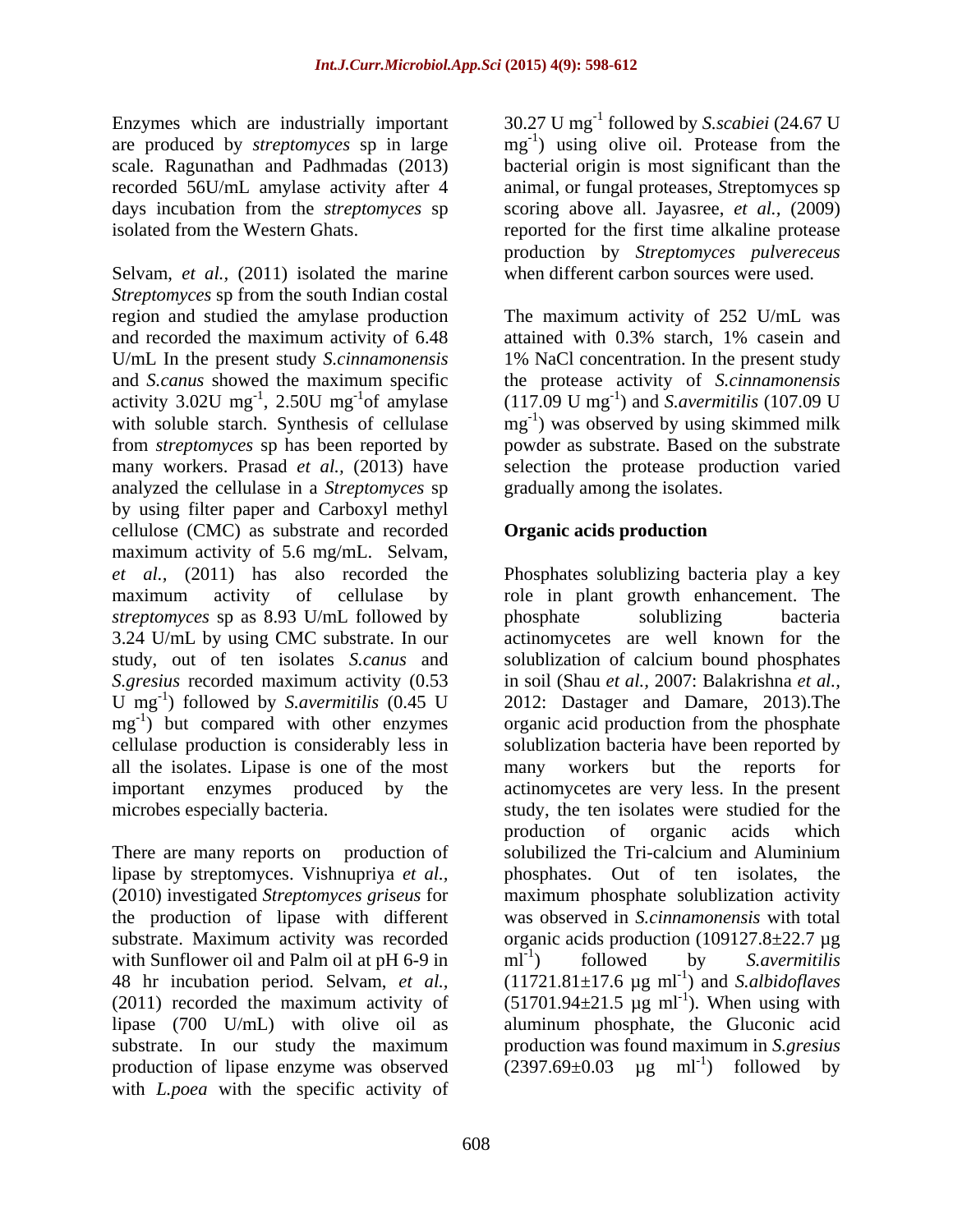*S.violarus*  $(387.82 \pm 0.15 \mu g$  ml<sup>-1</sup>) and **References** *S.cinnamonensis*  $(311.001 \pm 0.1 \,\text{kg m}^{-1})$ . ). Compared with tricalcium phosphate, the overall production of organic acids was less when aluminum phosphate was used as substrate. The level of phosphate E44G and its possibility of controlling solublization is highly dependent on the quantity of major organic acids secreted by<br>the organisms Vyas and Gulati (2009) 457-462. the organisms. Vyas and Gulati, (2009) reported the role of gluconic and succinic acids (by *Pseudomonas* sp) in solublization of calcium bound phosphates for the crop improvement and yield but in the present study we found the secretion of succinic production of  $\frac{15-26}{15-26}$ acid from only few actinomycetes strains which also produced gluconic acid in Balakrishna, G, Shanker, A.S, Pindi, P.A.<br>2012. Isolation of Phosphate enough quantity, but the level of phosphate<br>Solibulizing Actinomycetes from Forest liberated greatly varied with the presence of either single or both the acids. Out of 10 acids the Gluconic acid (which plays major role in phosphate solublization) production was found common in all the strains with  $\frac{101 \text{ eV}}{435}$ both the substrates, remaining were optional. But the selection priority for the appropriate acids by the microbial cells for the solublization of bound phosphates is still proteinase from Streptomyces unclear. *albidoflavus.* Appl Environ Microbiol,

In conclusion, from the above study the Breuil C, Saddler JN (1985) Comparison of application of these actinobacteria as bioinoculum will enhance the disease resistance<br>and plant growth in less nutrient soil and<br>reducing sugars and determining and plant growth in less nutrient soil and also will help to produce disease free ellulase activity.<br>
seedlings at nursery level Mixed form of Technol 7:327--32 seedlings at nursery level. Mixed form of Technol 7:327--32 these cultures can be used as bio-inoculums for the large scale field application.

The Authors wish to thank Dr.K.K. Bucht 1403. Upreethi, Principal scientist, Division of biochemistry, IIHR. Dr.P.Panneerselvam, Extracellular glucoamylase from Senior scientist, Division of Soil Science, IIHR. Dr.T.R.Usharani, Scientist, Division of Biotechnology, IIHR, Bangalore-89 for their valuable support during the study.

### ) and **References References**

- Al-Askar, A.A and Rashad, Y.M, 2015. Characterization of alkaline protease produced by streptomyces griseorubens root disease in corn. Biotechnology and biotechnological equipments, 29(3), 457-462.
- Arunachalam R, Wesely EG, George J, Annadurai G (2010). Novel Approaches for identification of Streptomyces noboritoensis TBG-V20 with cellulase production. Curr. Res. Bacteriol. 3(1): 15-26
- Balakrishna, G, Shanker, A.S, Pindi, P.A. 2012. Isolation of Phosphate Solibulizing Actinomycetes from Forest Soils of Mahabubnagar District. IOSR Journal of Pharmacy. 2(2) : 271-275.
- Boller, T., Mauch, F., 1988, colorimetric assay for chitinase. *Mech.Enzymol.,* 161: 430- 435.
- Bressollier, P, Letournean, F, Urdaci, M, Verneuil, B, 1999, Purification and characterization of a kerotinolytic serine proteinase from *Streptomyces*  65: 2570-2576.
- the 3,5-dinitro- salicylic acid and Nelson-Somogyi method of assaying for reducing sugars and determining cellulase activity. Enzyme Microbiol Technol 7:327--32
- **Acknowledgement** thermophile, alkaline and cheater resistant amylase from an alkaline Burhan A, Nisa U, Gokhan C, Omer C, Ashabil A, Osman G (2003). Enzymatic properties of a novel thermostable, thermophile, alkaline and resistant amylase from an alkaline *Bacillus* sp. Process Biochem. 38: 1397- 1403.
	- Cherry HM, Hossain MT, Anwar MN (2004). Extracellular glucoamylase from *Aspergillus fumigatus.* Pak. J. Biol. Sci. 7 : 1988-1992.
	- Deepthi, M.K, Sudhakar, M.S, Devamma, M.N, 2012. Isolation and screening of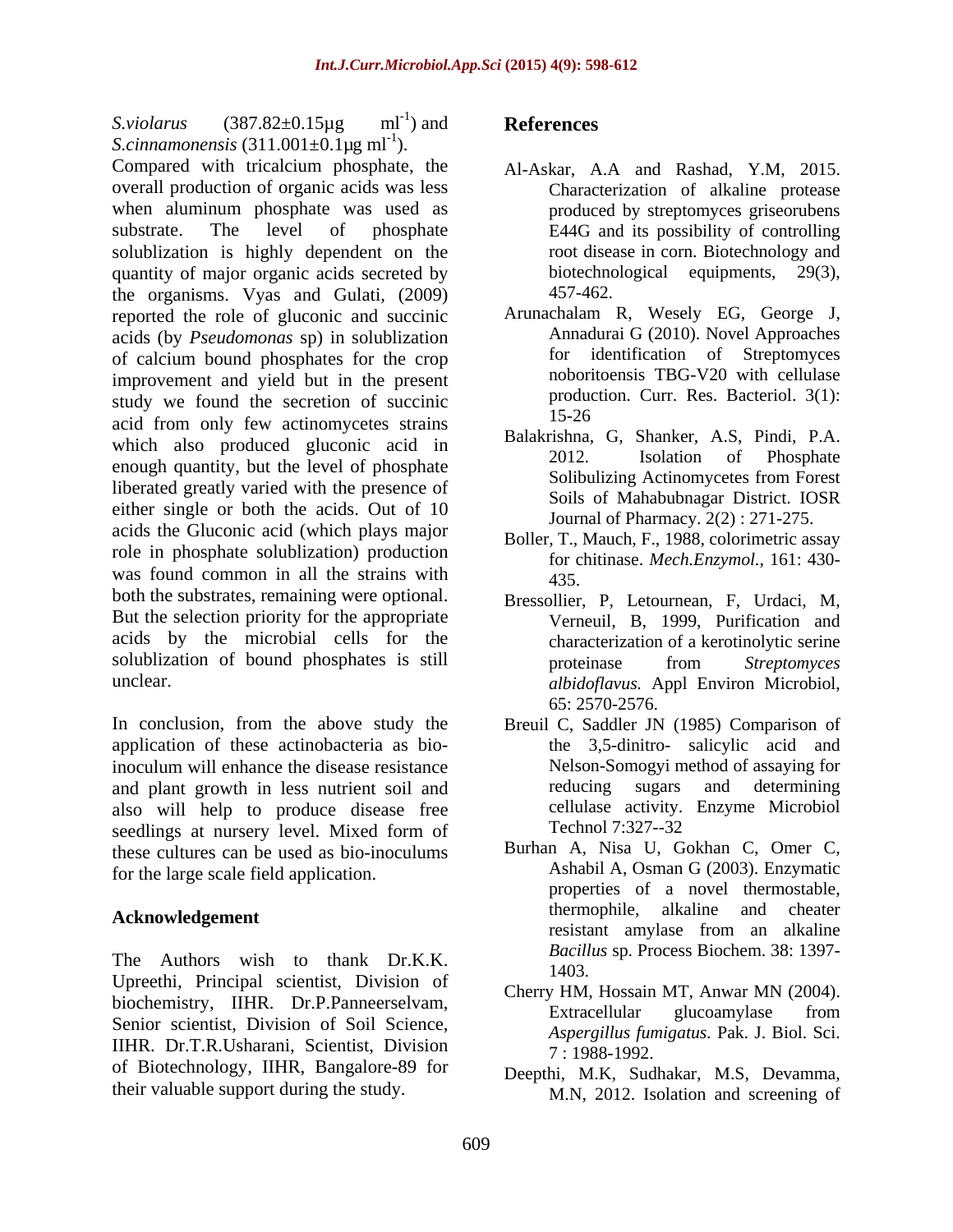- compound produced by a novel alkalophilic Streptomyces strain. J.
- 
- Fariha Hasan, AamerAli Shah and Abdul *Microbial Technology*(2006), Volume
- Gerdemann, J.W., Nicolson, T.H., 1963.
- Haki.G.D, Rakshit.S.K, Developments in
- Illakkiam D, Anuj NL, Ponraj P, Shankar M,
- Jang H.D, Chen K.S (2003). Production and
- Jayasree, D, Sandhya Kumari, T.D, Kavi Optimization of Production Protocol of
- Jignasha Thumar, Satya P Singh,(2007) secretion of an alkaline protease from

streptomyces sp, from coring mangrove salt tolerant and alkaliphilic soil for enzyme production and anti Streptomyces clavuligerus strain MIT-1, microbial activity. IJPCBS, 2(1),110- Brazilian Journal of Microbiology, 38, 116. 2004. The contract of the contract of the contract of the contract of the contract of the contract of the contract of the contract of the contract of the contract of the contract of the contract of the contract of the salt tolerant and alkaliphilic 766-772.

- Dietera, L.A., A. Hamm, H.P. Feidler, M. Kafilzadeh, F., F. Dehdari, E. Kadivar and Goodfellow, W.E. Muller, L.R. Burn Shiraz, O.B. 2012. Isolation of amylase and Bringmann G.,2003, Pyrocoll, an antibiotic, an parasitic and antitumor the sediments of mangrove forests in producing aquatic Actinomycetes from south of Iran. Afr.J.Microbiol.Res.6 (33):6281-85.
- Antibiot. 56: 639-46. Kar, S., Datta, T.A., Ray, R.C. 2010. El-Tarabily KA. *Australian J Botany*, 2003: Ο Optimization of Thermostable α-51: 257 266. Amylase Production by *Streptomyces*  Hameed, Industrial applications of stateFermentation Using Cassava microbial lipases, *Enzyme and* Fibrous Residue. Braz. Arch. Biol. Optimization of Thermostable  $\alpha$ *erumpens* MTCC 7317 in Solid stateFermentation Using Cassava Technol. 53-2: 301-309.
	- 39, Pages 235-251. Kaur, T, Sharma, D, Kaur, A, Manhas, R.K, Spores of mycorrhizal endogone promoting activities of endophytic and extracted from soil by wet sieving and soil actinomycetes, Archives Of decanting. Trans. Br. Mycol. Soc. 46, Phytopathology And Plant Protection, 235–244. CI: 10.1080/03235408.2013.777169. (2013) Antagonistic and plant growth soil actinomycetes, Archives Of Phytopathology And Plant Protection,<br>OI: 10.1080/03235408.2013.777169.
	- industrially important thermostable P., Panneerselvam, A., Ambikapathy, enzymes: a review, *Bioresource*  V.,2011. Isolation, Identification and *Technology*(2003), Volume 89, Pages 17- 34. Phosphate Solubilizing Actinomycetes Rajendhran J, Gunasekaran P (2013). Manora, Thanjavur (Dt.). Asian J. Proteolytic enzyme mediated Pharm. Tech.. 1(4): 119-122. Kaviyarasi, K., Kanimozhi, K., Madhanraj, Molecular Characterization of Isolated From The Coastal Region of Pharm. Tech.. 1(4): 119-122.
	- antagonistic potential of *Pseudomonas* Kieser, T., M.j. Bibb, M.J. Buttner, K.F. *aeruginosa* against *Macrophomina* chater and D.A. Hopwood, 2000. *phaseolina*. *Indian Journal of Experimental Biology.* 51, 1024–1031. Int.J.Curr.Microbiol.App.Sci (2014) characterization of thermostable Foundation, Norwich, England, ISBN 0 cellulases from *Streptomyces*  Practical Streptomyces Int.J.Curr.Microbiol.App.Sci 3(2): 801-832 829 Genetics. John Innes 7084-0623-8
	- transformant T3-1. World J. Microbiol. Kim, B.J., Koh, Y.H., Chun, J., Kim, C.J., Biotechnol. 19: 263-268. Lee, S.H., Cho, M., Hyun, J.W., Lee, Kishor, P.B, Vijaya Lakshmi, M, Differentiation of actinomycete genera Lakshmi Narasu, M, 2009, based on partial rPoB sequences. J. K.H., Cha, C.Y., Kook, Y.H., 2003. Microbiol. Biotechnol. 13, 846–852.
	- Alkaline Protease by Streptomyces Luthra, U, Dubey R.C. 2012. Medium pulvereceus. *InterJRI Science and Technology,* 1(2): 79-82. *Streptomyces toxytricini ATCC* 19813 optimization of lipstatin from by shake flask study. International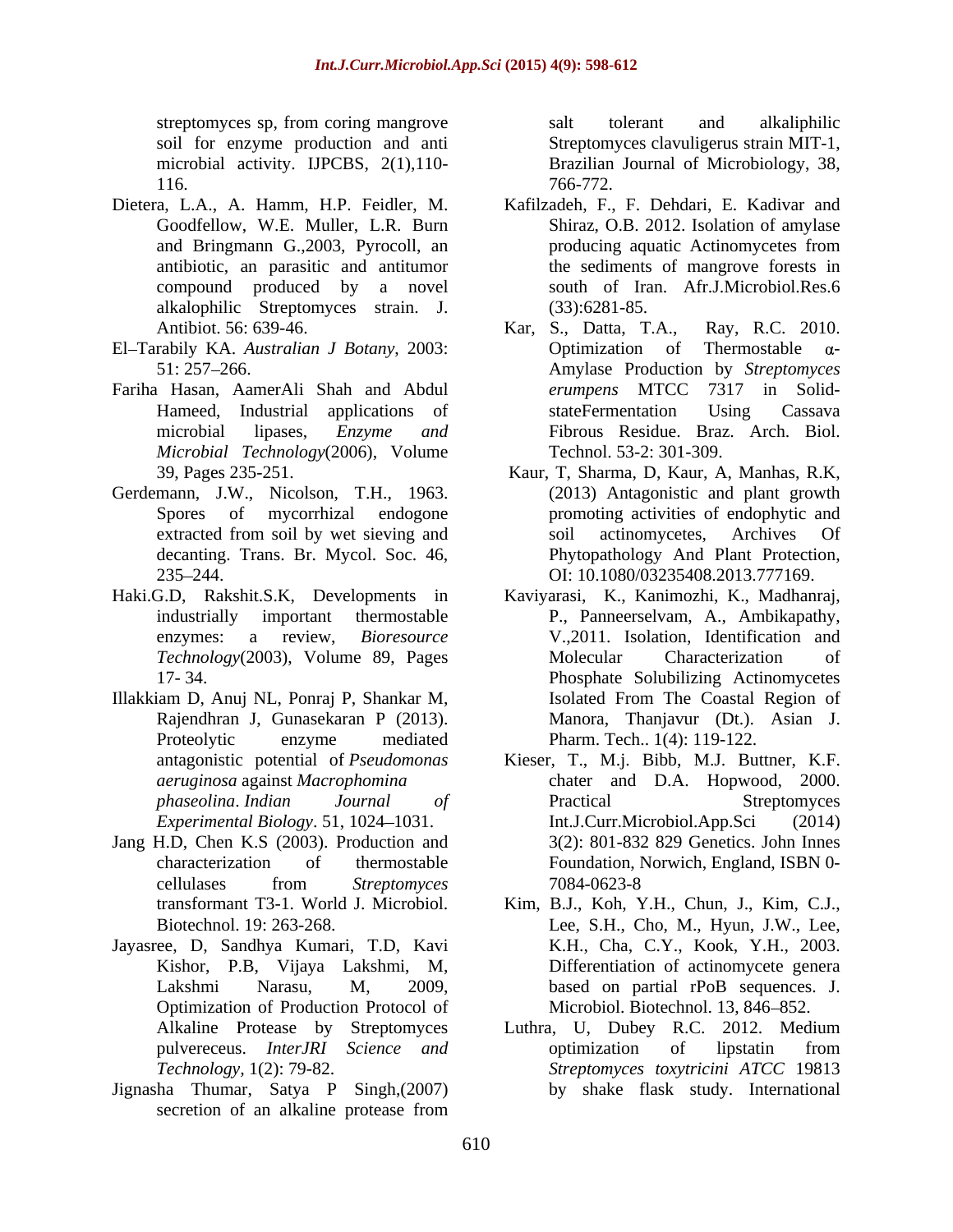- Mehta, V.J, Thumar, J.T, Singh, S.P, 2006. Technology 97 : 1650–1654. 4: 330-337.
- determination of esterase activity. J
- determination of esterase activity. J Science. 25, 245–250.
- Mukherjee G, Sen SK. *Ind J Exp Biol*, 2004:
- Murphy, *i.*, and *j. P.* Riley. 1962. A modified Streptomyces spp. PDS and determination of phosphate in natural
- Naik, V.M., J. D'Souza and A. Araujo: 206-214.
- Oskay, M. 2009. Antifungal and antibacterial
- Oyeleke, S.B., S.H. Auta and Egwim,E.C.
- 
- Panneerselvam, P., Saritha, B., Sukhada colonization and sporulation of Glomus (5):793-800. 118–131.
- Journal of Microbiology Research. 4- Prapagdee, B., Kuekulvong,C., Mongkolsuk, 7: 266-269. S., 2008. Antifungal Potential of Production of alkaline protease from an Streptomyces hygroscopicus against alkaliphilic actinomycete. Bioresource Phytopathogenic Fungi. *Int. J. Biol. Sci.* Extracellular Metabolites Produced by *Streptomyces hygroscopicus* against 4: 330-337.
- Miller RB, Karn RC. 1980. A rapid Prasad, P., Singh, T., Bedi, S., 2013. spectrophotometric method for the Characterization of the cellulolytic Biochem Biophys Methods. 6, 345-54. The express grise or a grise or  $A$  crossion  $A$ . Miller RB, Karn RC. 1980. A rapid AB184139) isolated from Indian soil. spectrophotometric method for the Journal of King Saud University enzyme produced by Streptomyces griseorubens (Accession No. AB184139) isolated from Indian soil. Science. 25, 245–250.
	- Biochem Biophys Methods. 6, 345-54. Ragunathan, R and Padmadhas, R, 2013.  $541-544$ . Characterization of  $\alpha$ -amylase using single solution method for the Rhodococcus sp isolated from Western waters. Anal. Chim. Acta 27: 31-36. microbiology and applied sciences, 2(8), Production, purification and Streptomyces spp. PDS and Rhodococcus sp isolated from Western Ghats. International Journal of current 206-214.
	- Phosphorus solubilizing yeasts in Rick, W., Stegbauer, H.P., 1974. a-Amylase: estuarine environment. Indian J. Mar. measurement of reducing groups. Sci., 11, 197-198 (1982). Methods of Enzymatic Analysis 2, 885 915.
	- compounds from Streptomyces strains. Afr. J. Biotechnol., 8: 3007 3017. P. P. P. Panneerselvam, B. Saritha, K.K. 2010. Production and characterization Guava (*Psidium guajava* L.) of amylase produced by *Bacillus*  rhizosphere *Glomus mosseae* spores *megaterium* isolated from a local yam harbor actinomycetes with growth peel dumpsite in Minna, Niger State. J. promoting and antifungal attributes. Microbiol. Antimicro. 2(7): 88-92. *Scientia Horticulturae.* 150, 371-376. Sukhada Mohandas, S.Poovarasan, P.Panneerselvam, B.Saritha, K.K. Upreti, Ranveer kamal, T. Sita, 2013. Guava (*Psidium guajava* L.) harbor actinomycetes with growth
- Padmadhas, and Ragunathan, R. 2010. Salami, F., 2004. Isolation and determination Isolation, Characterization and of Streptomyces that produce antibiotic Identification of novel Actinomycetes from soil. Pajoheshve- Sazandegi.64:41 collected from Western Ghats region of  $74$ . 74.
	- India. J. Pharma. Biomed. Sci. 1(7):1-7. Santos, E.R.D., Z.N.S. Teles., N.M. Campos., Mohandas., Upreti, K.K., Poovarasan, Nascimento, R.P.D. 2012. Production of S., Sulladmath, V.V. and Venugopalan, The amylase from Streptomyces sp.SLBA-R.,2013. Effect of mycorrhiza 08 strain using Agro-Industrial by associated bacteria on enhancing D.A.J.D. Souza., A.S.D.R. Bispo and products. Braz.Arch.Biol.Technol.55 (5):793- 800.
	- mosseae and growth promotion in Saravanan, V.S., Subramoniam, S.R., Raj, sapota (Manilkara Achras (Mill.) Forsberg) seedlings. *Biological*  solubilization potential of different zinc *Agriculture and Horticulture.* 29(2), solubilizing bacterial (zsb) isolates.S.A., 2003. Assessing in vitro